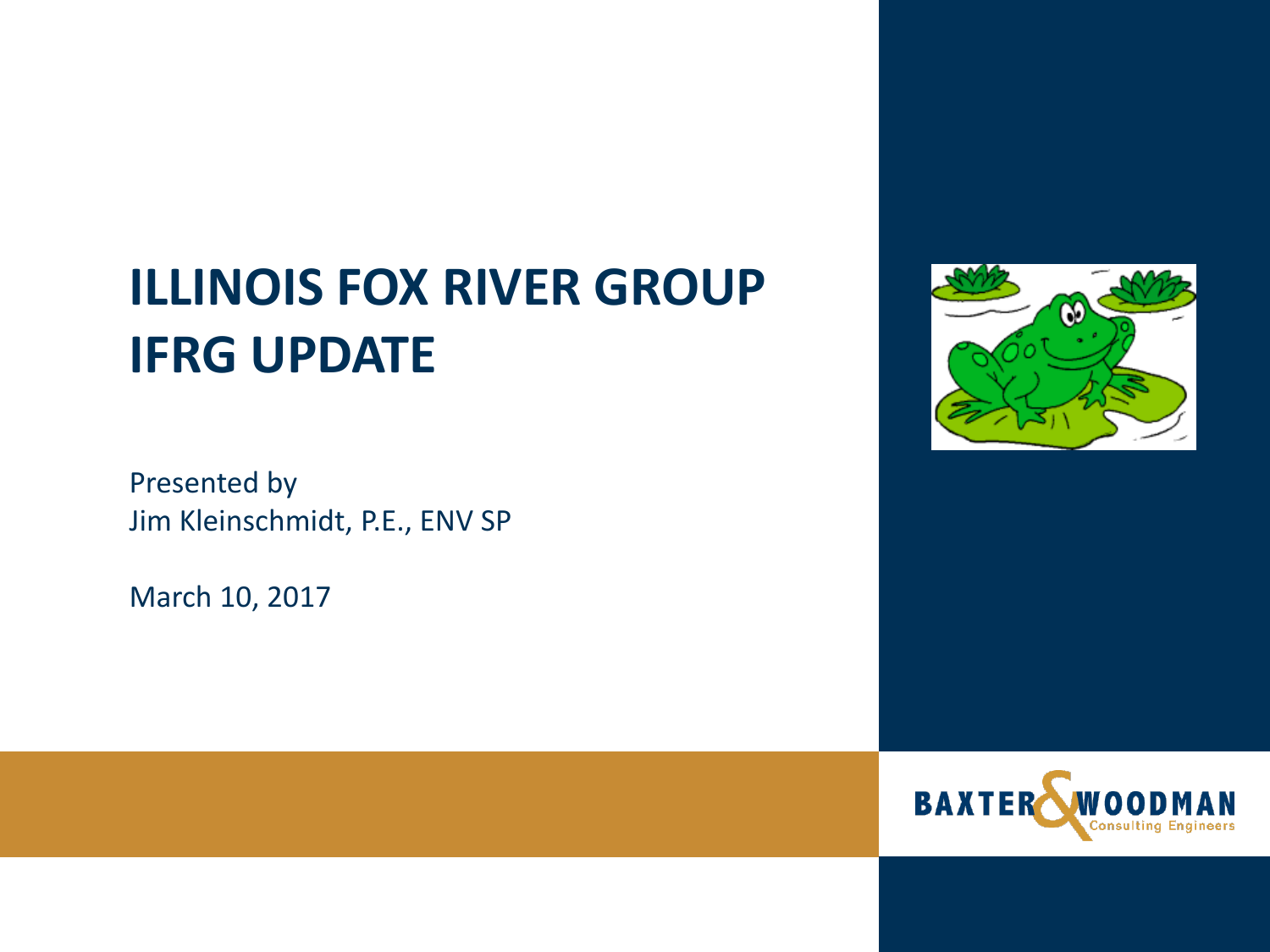## Overview of Watershed and Group Members



Founding Members Burlington Western Racine SD Eagle Lake SD East Troy Lyons Town of Norway SD

Future Members? Twin Lakes Silver Lake Salem Utility District MS 4 Communities

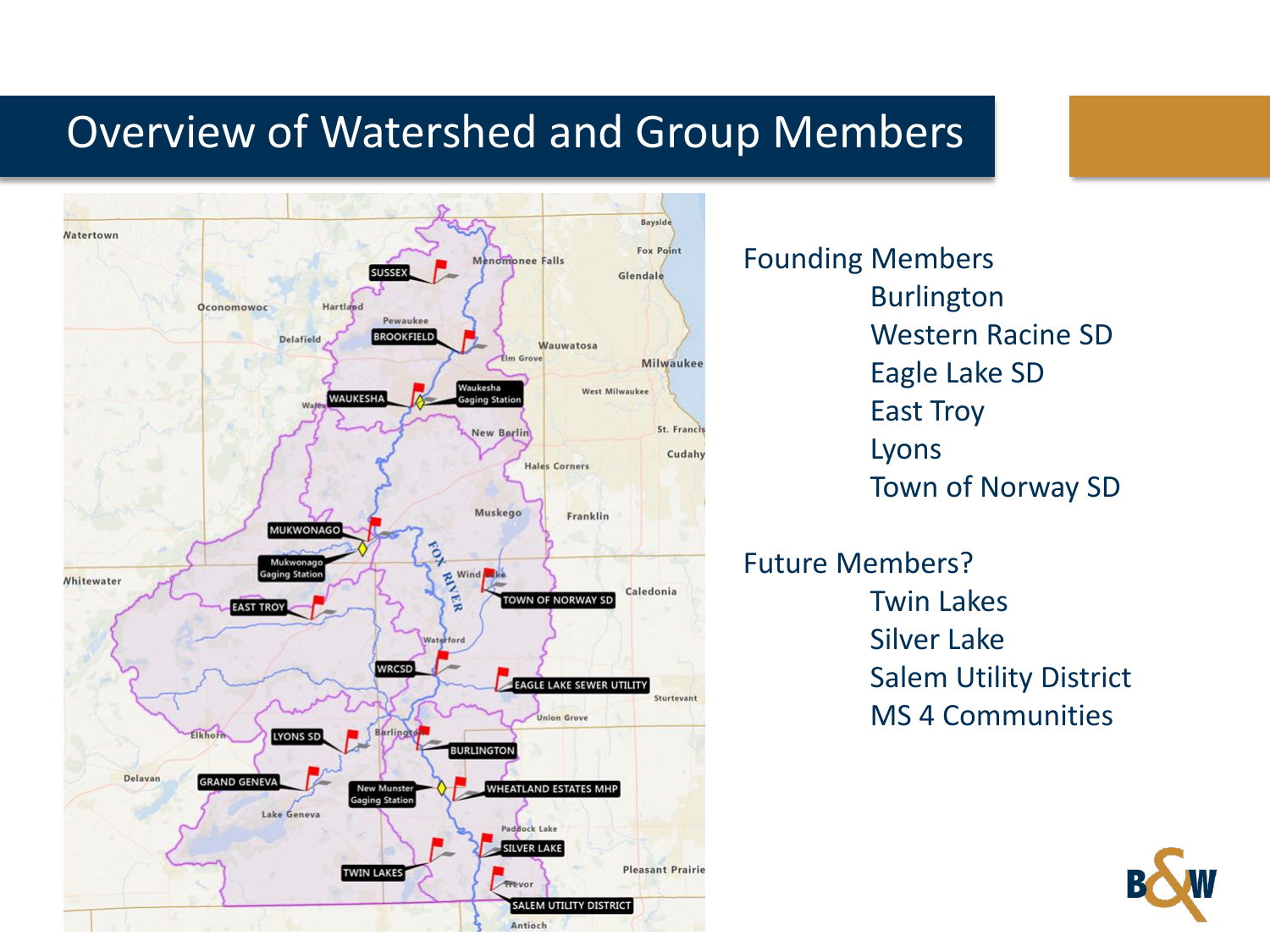#### Purpose of Illinois Fox River Group

Compliance Costs-Bricks and Mortar Solutions (WPDES Permit Requirement for Each Member-Mandatory not Voluntary) Projected at \$100,000,000 over 20 Years

Fund Watershed Science Current State of River Qualification for a Site Specific Limit (Not Likely Based on Proposed Rules) Watershed Information for Variances

Demonstrate Need for Projects to Rate Payers

Unified Voice for Municipal WWTPs on Fox River

Public Information (Technical Support)

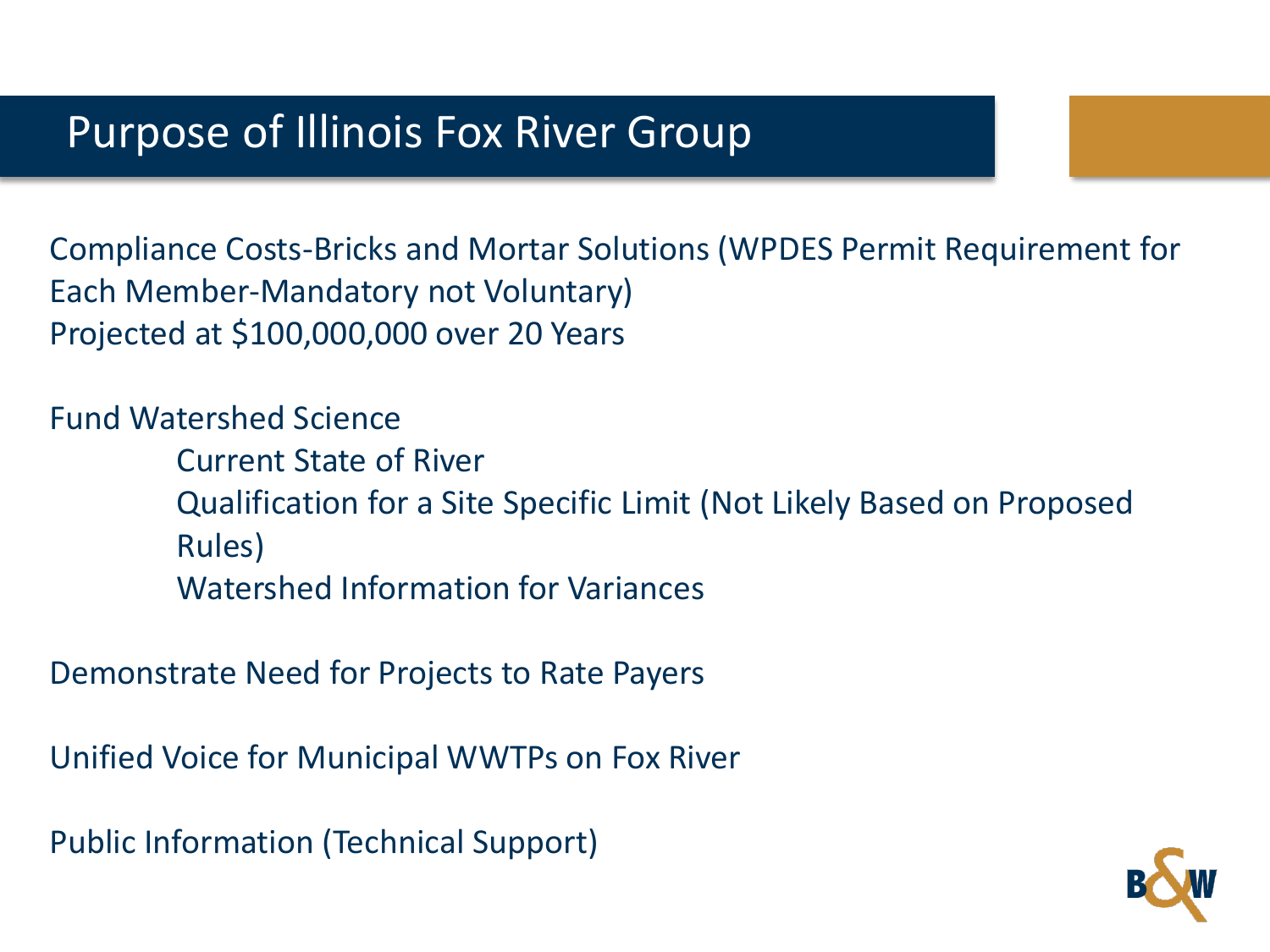#### Phosphorus Loadings-Municipal WWTPs 2010-2012



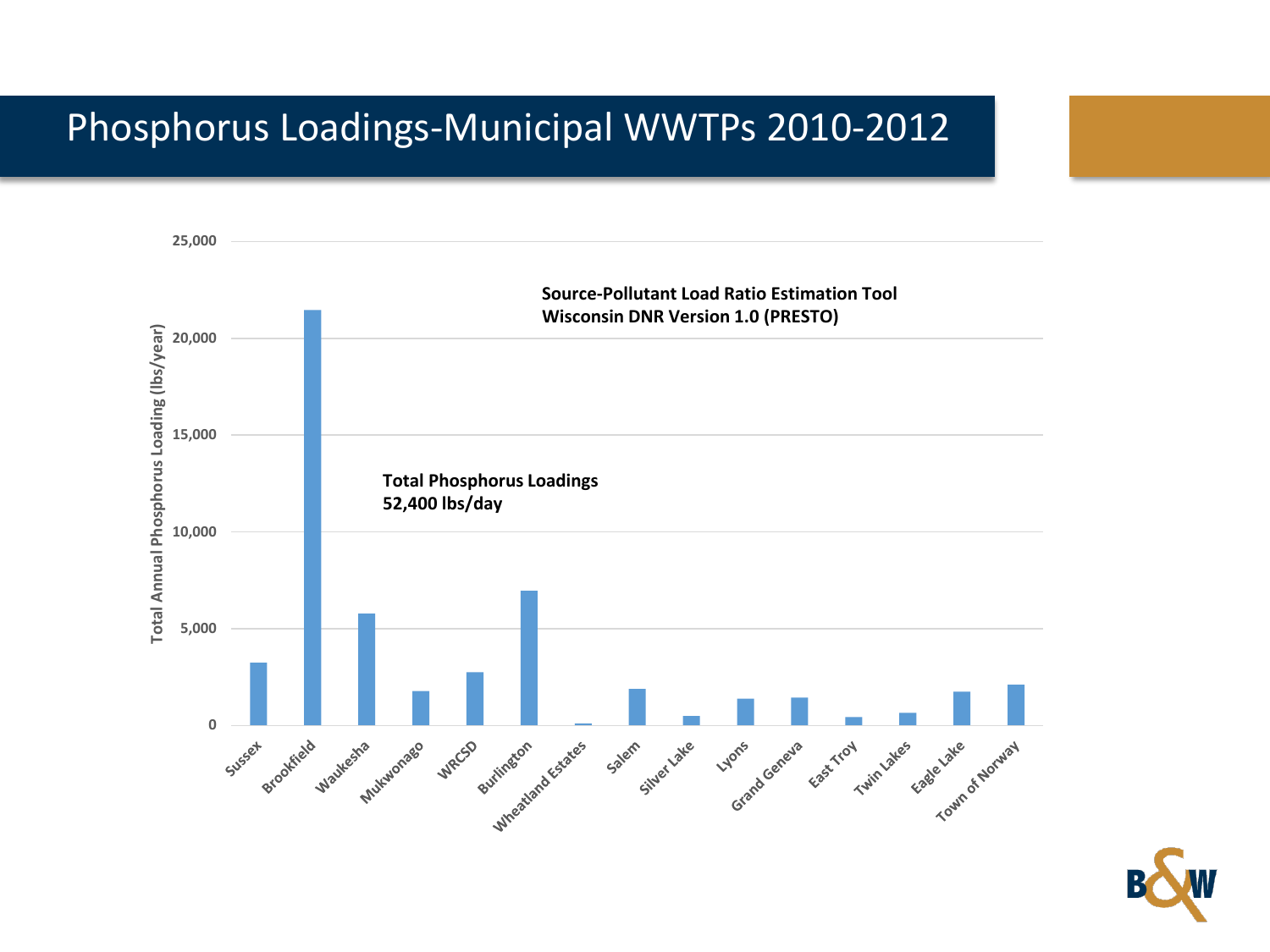#### Phosphorus Loadings-Municipal WWTPs (Future-2021)



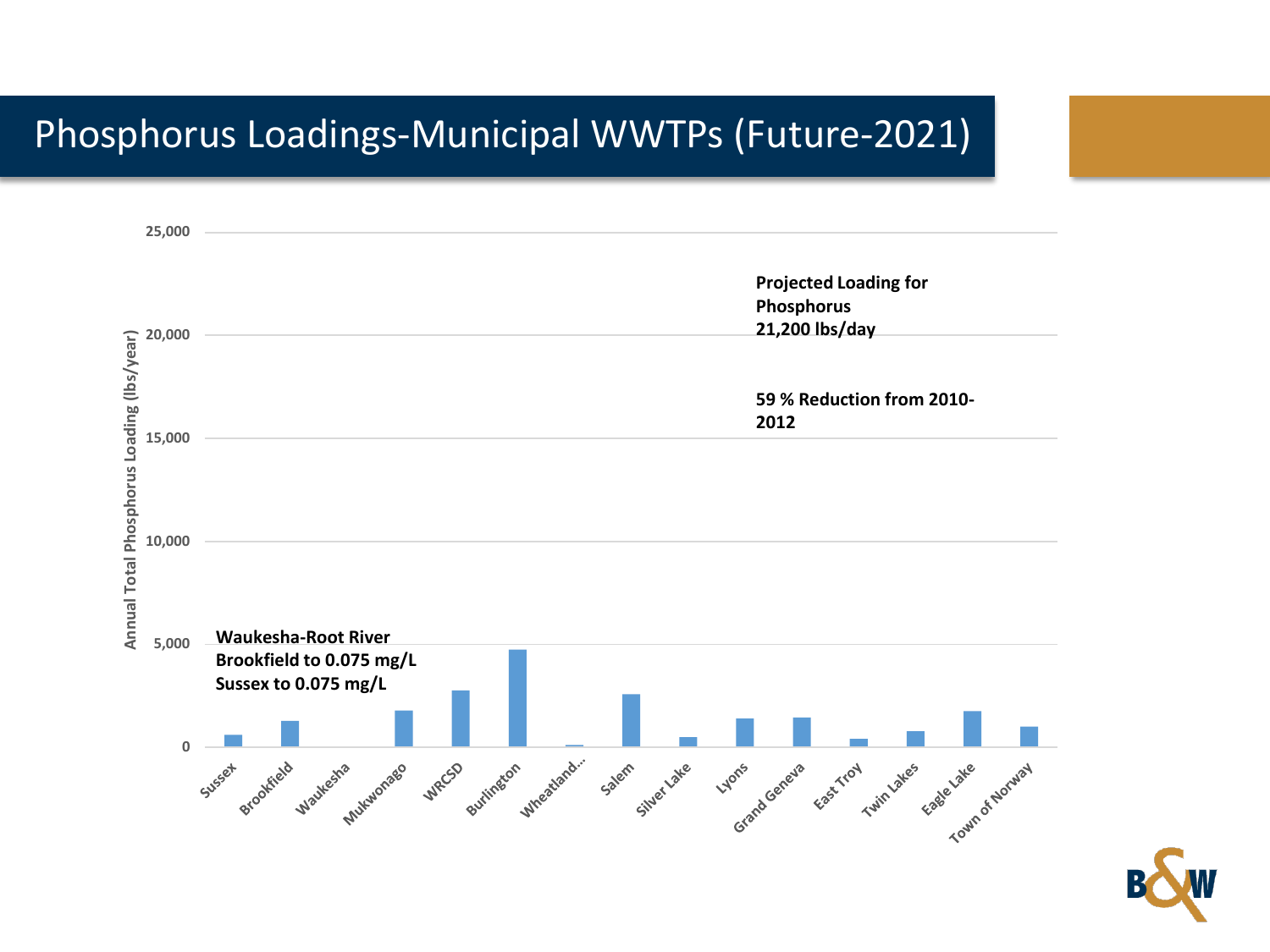# 2016 Sampling Results-Burlington, WRCSD, Lyons



#### 2016 FROG Sampling Summary(Summer Median Values)

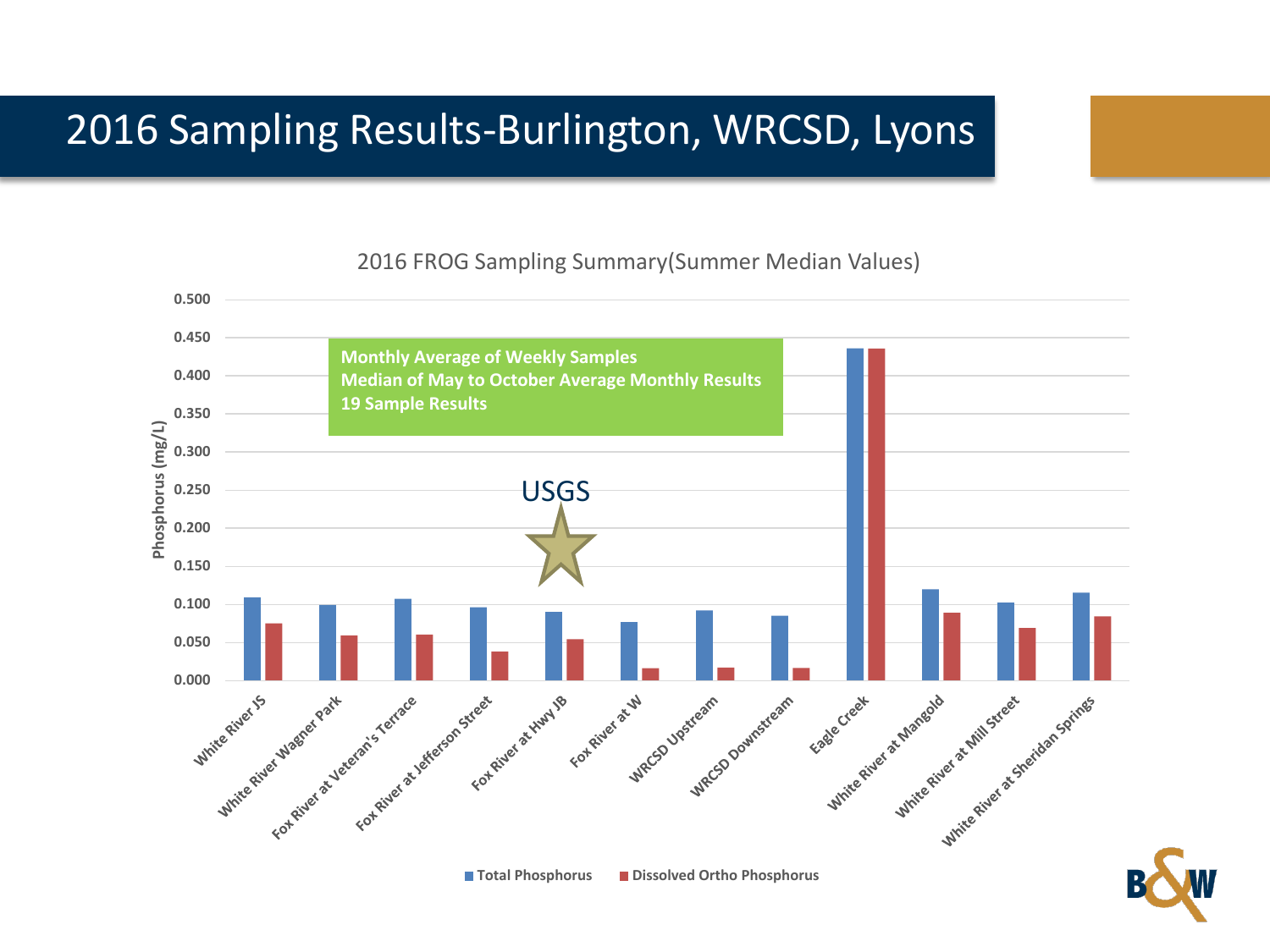# 2014-2016 Sampling Results-East Troy



#### East Troy Sampling Data-Honey Creek

**Town Line Dam IH 43**

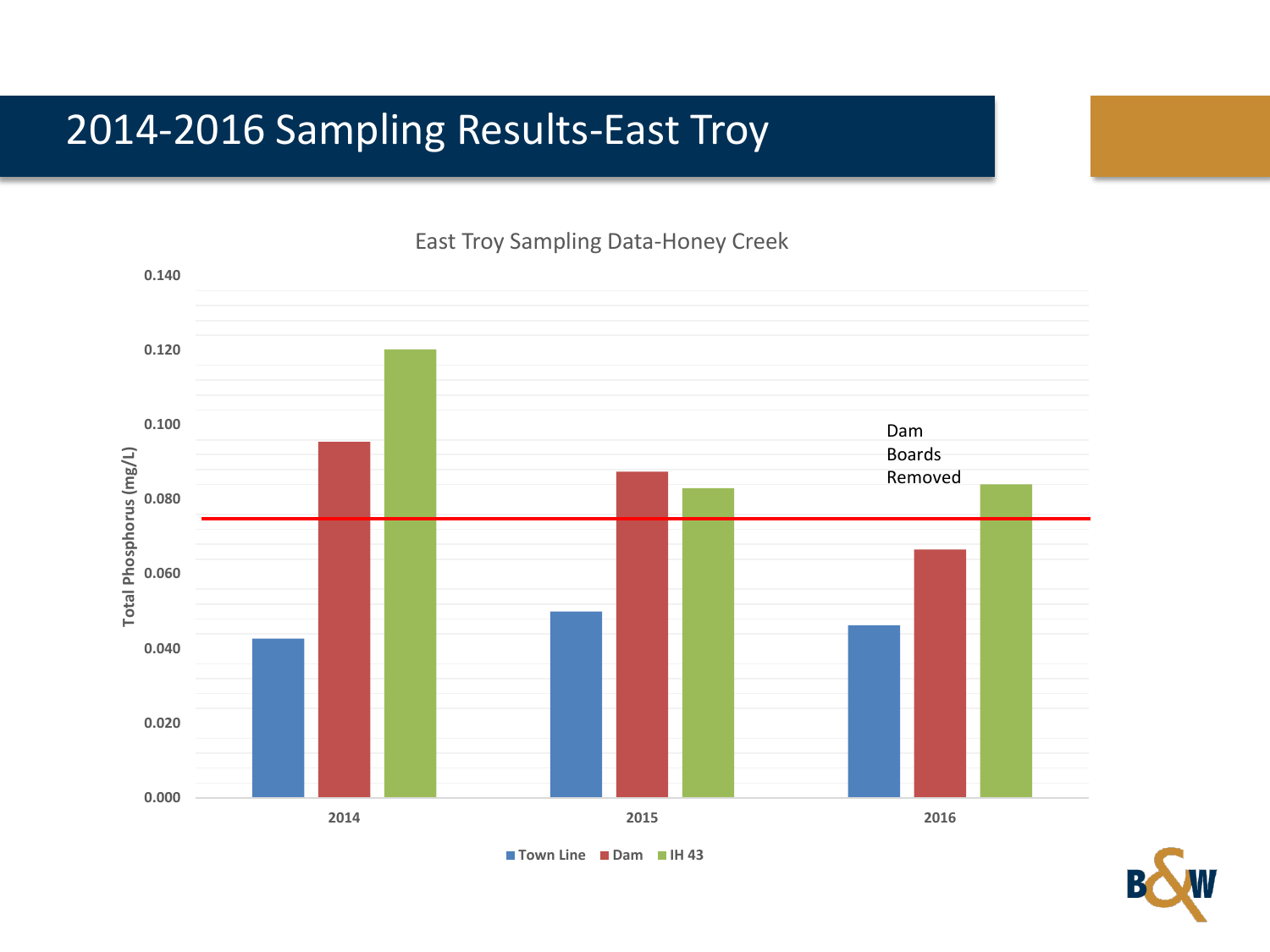# 2016 Sampling Results-East Troy



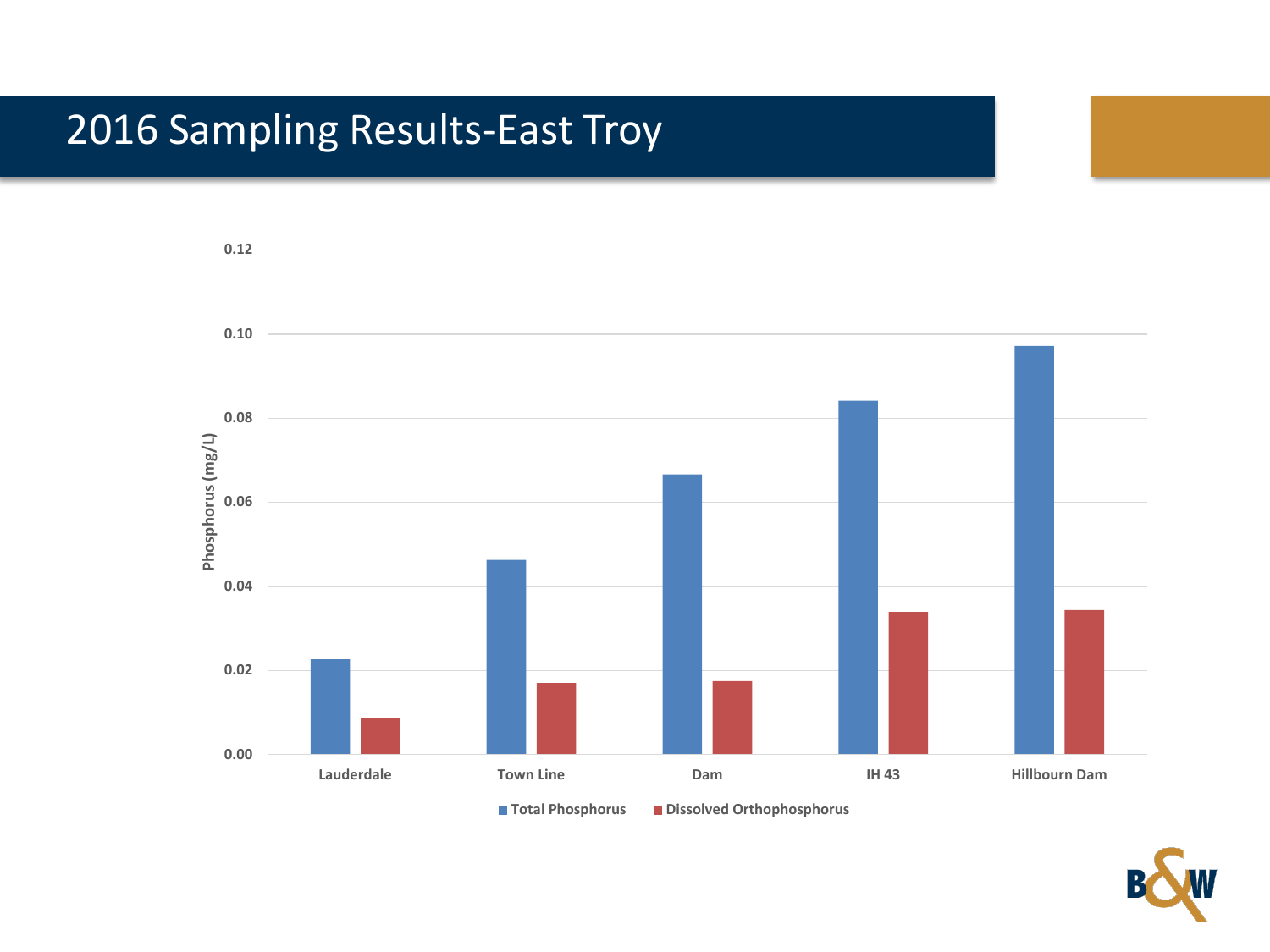# USGS Data Summary at CTH JB



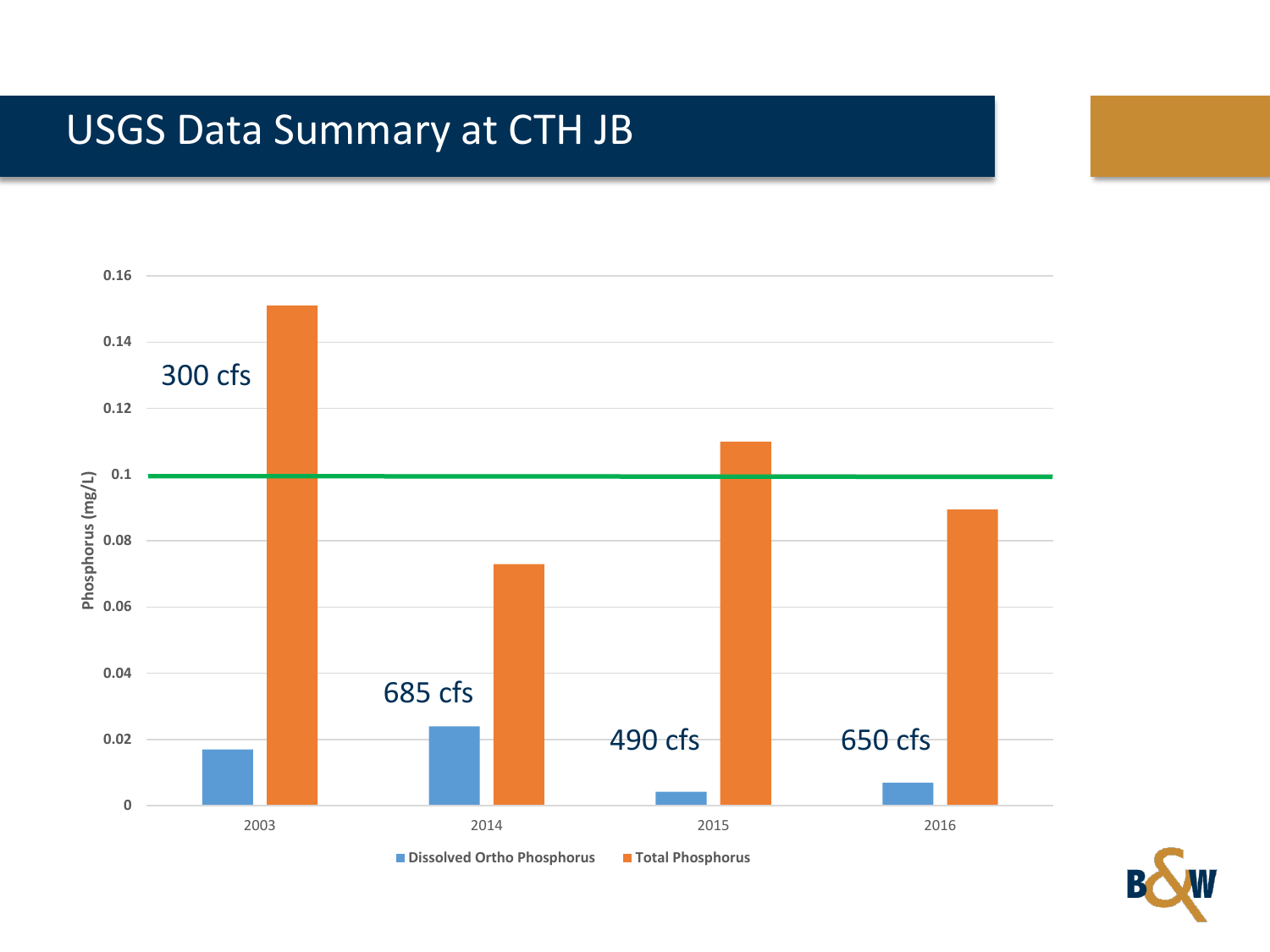#### River Data Summary-Comparable Watersheds



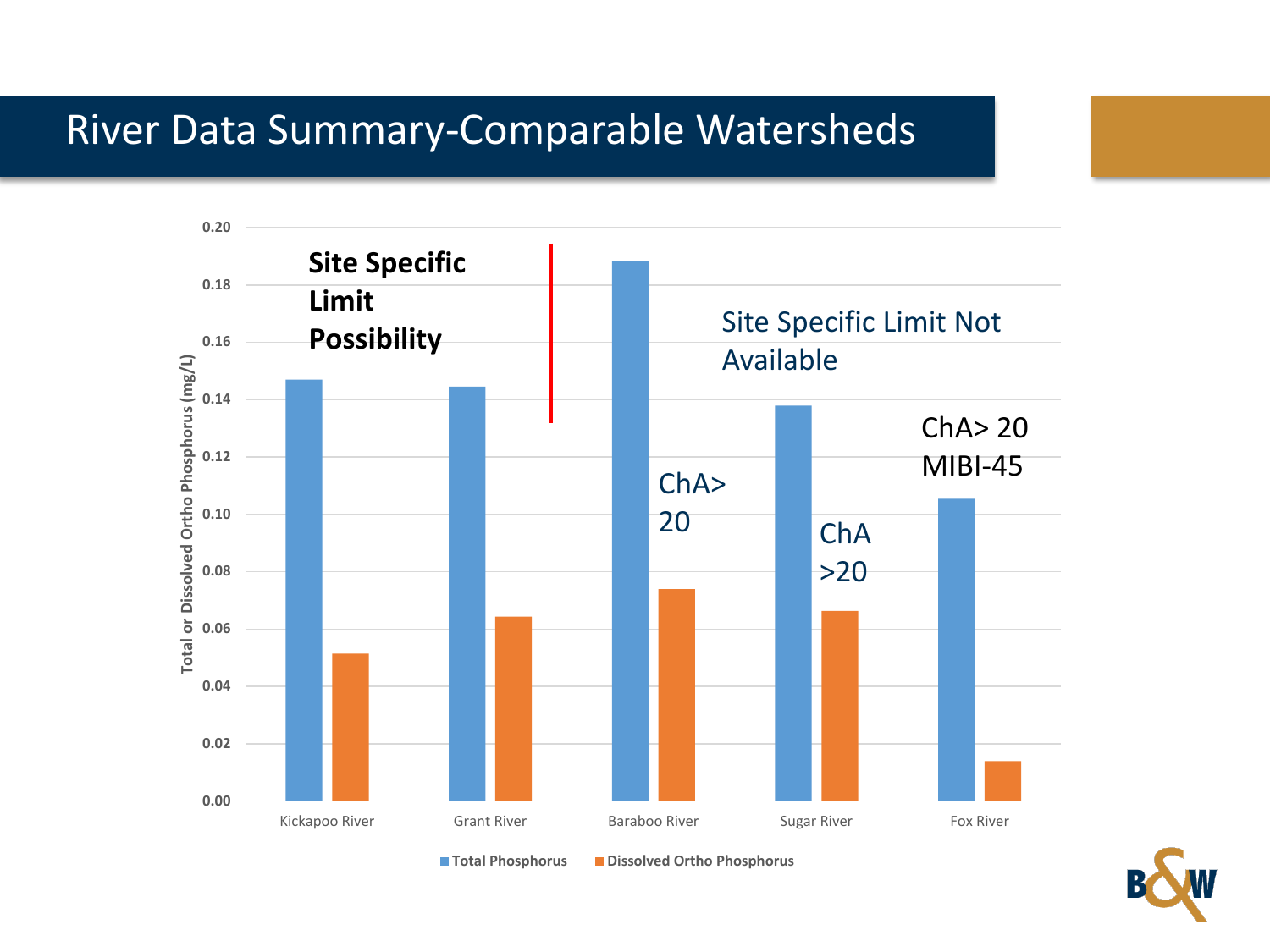Document Status of the Watershed Point of Discharge "Downstream" Identify Overly Protective Water Quality Criteria Document Individual Variance Conditions Potential Long-Term Cost Savings Multi-Discharger Variance Variance Educate the Public on the Quality of the Lower Fox River

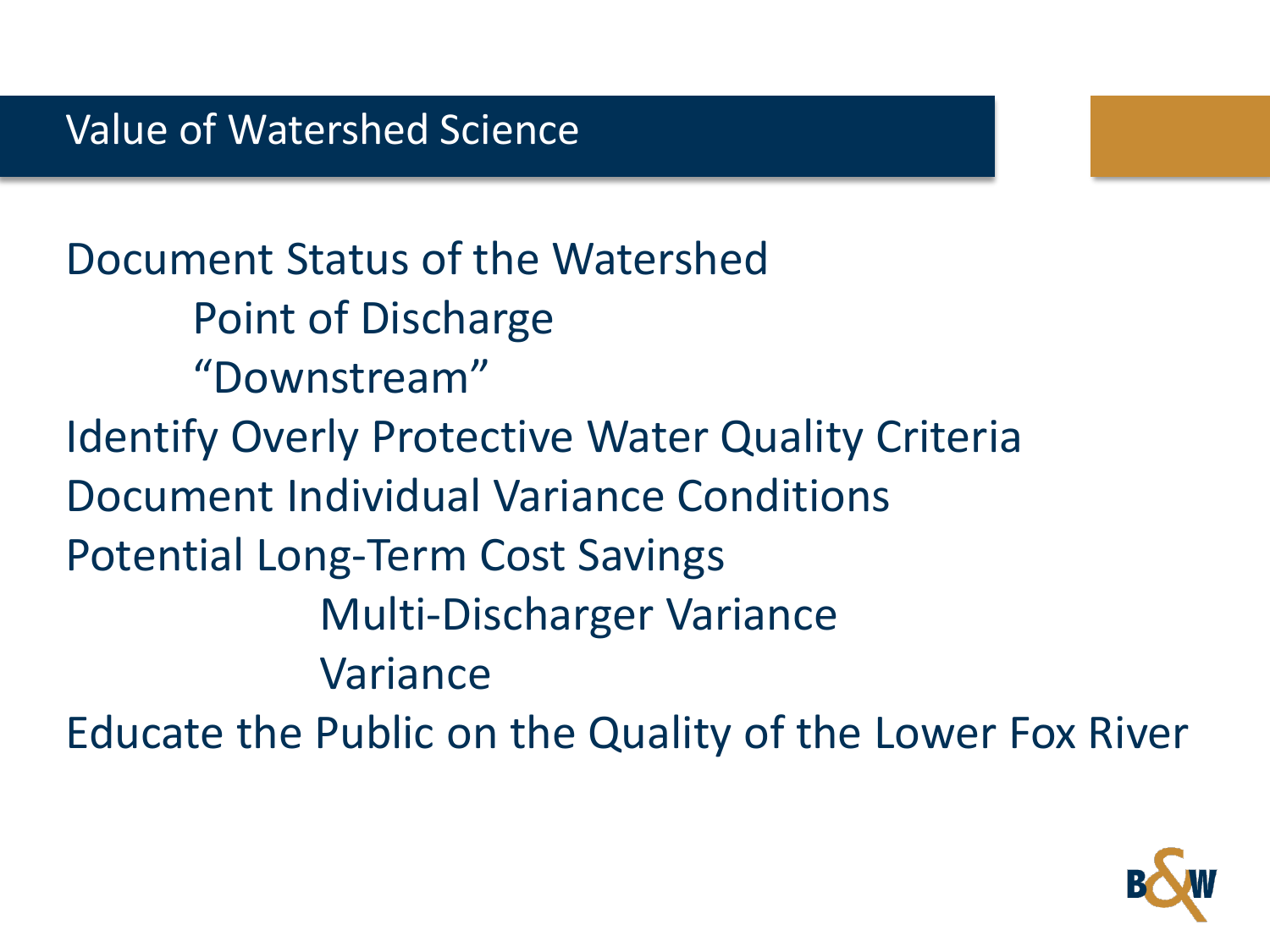### Tasks for 2017

Tasks for 2017 Search for Funding Sources Sampling-Chemistry Preliminary Work on Watershed Science Work Plan